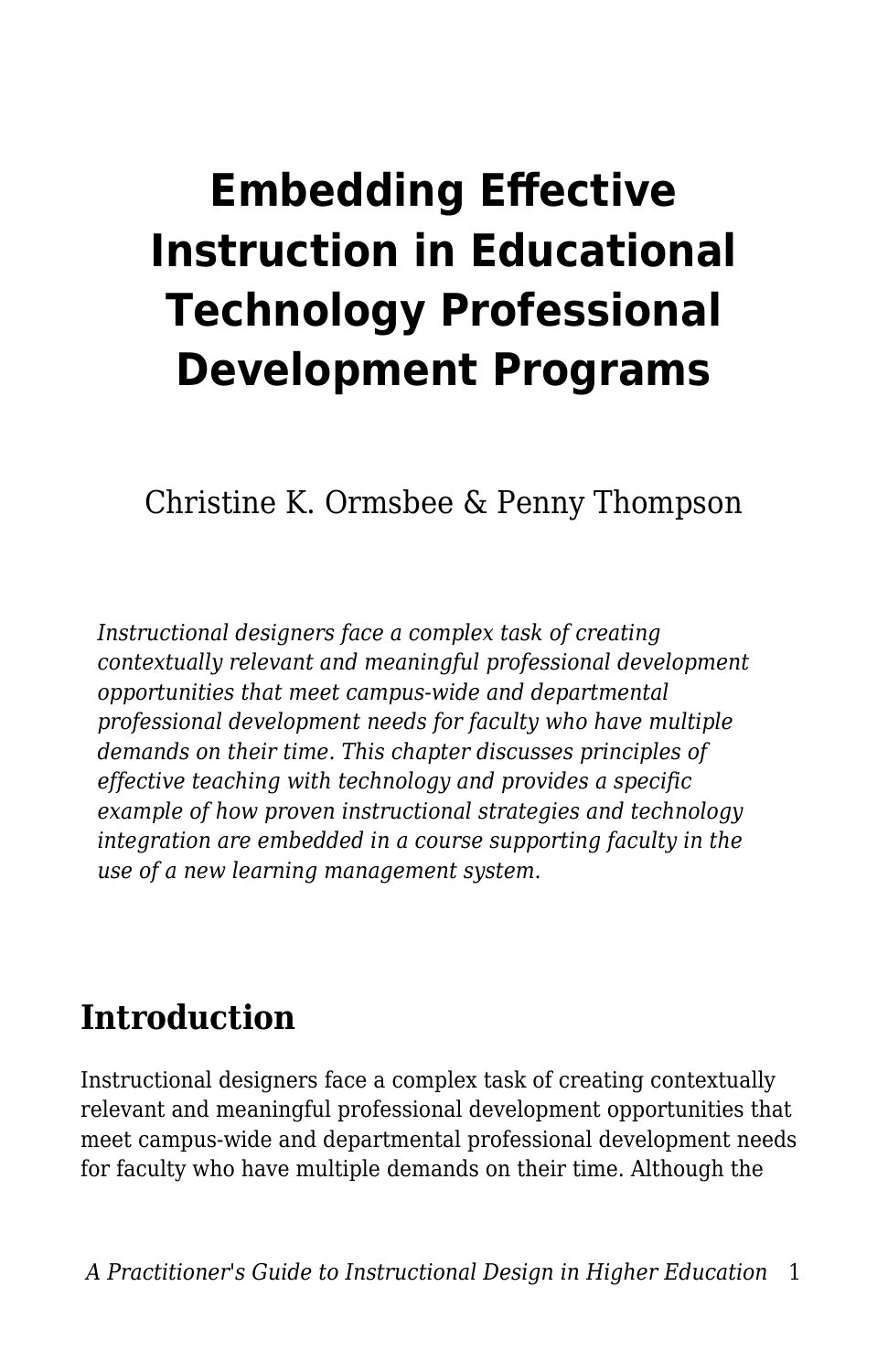need to learn about technology is a common motivator for faculty seeking professional development, a tool-centric approach is neither efficient nor effective in helping faculty integrate technology into their teaching practice (Schlager & Fusco, 2003). Embedding effective instructional strategies into technology-focused professional development provides an efficient and effective way to improve faculty members' teaching skills and technology proficiency (Koehler et al., 2014; Lane, 2013; Mwanga-Zake, 2008), whether they are teaching online, hybrid, or in a technology enhanced face-to-face environment. Moreover, as the number and type of instructional technologies continues to grow, faculty's need for assistance in understanding how those technologies enhance student learning increases (Kreber & Kanuka, 2006; Ouellett, 2010; Picciano, 2006). This chapter discusses principles of effective teaching with technology and provides a specific example of how proven instructional strategies and technology integration are embedded in a course supporting faculty in the use of a new learning management system.

# **Characteristics of Quality Professional Development**

University faculty come to institutions as experts in their respective fields, but often have limited understanding of effective pedagogical theories and practices (Schmidt et al., 2016; Meskill & Anthony, 2007). University professional development programs, often housed in a central teaching center, offer faculty the opportunity to expand understanding of universally accepted effective teaching and learning principles and methodologies, and to apply those within the context of their respective disciplines and experiences (Birman et al., 2000; McQuiggan, 2011; Otto, 2014). In addition, bringing faculty from diverse backgrounds and experiences together in structured professional development programs not only improves teaching but also helps faculty feel more connected with their colleagues and less isolated in their work (Eib & Miller, 2006).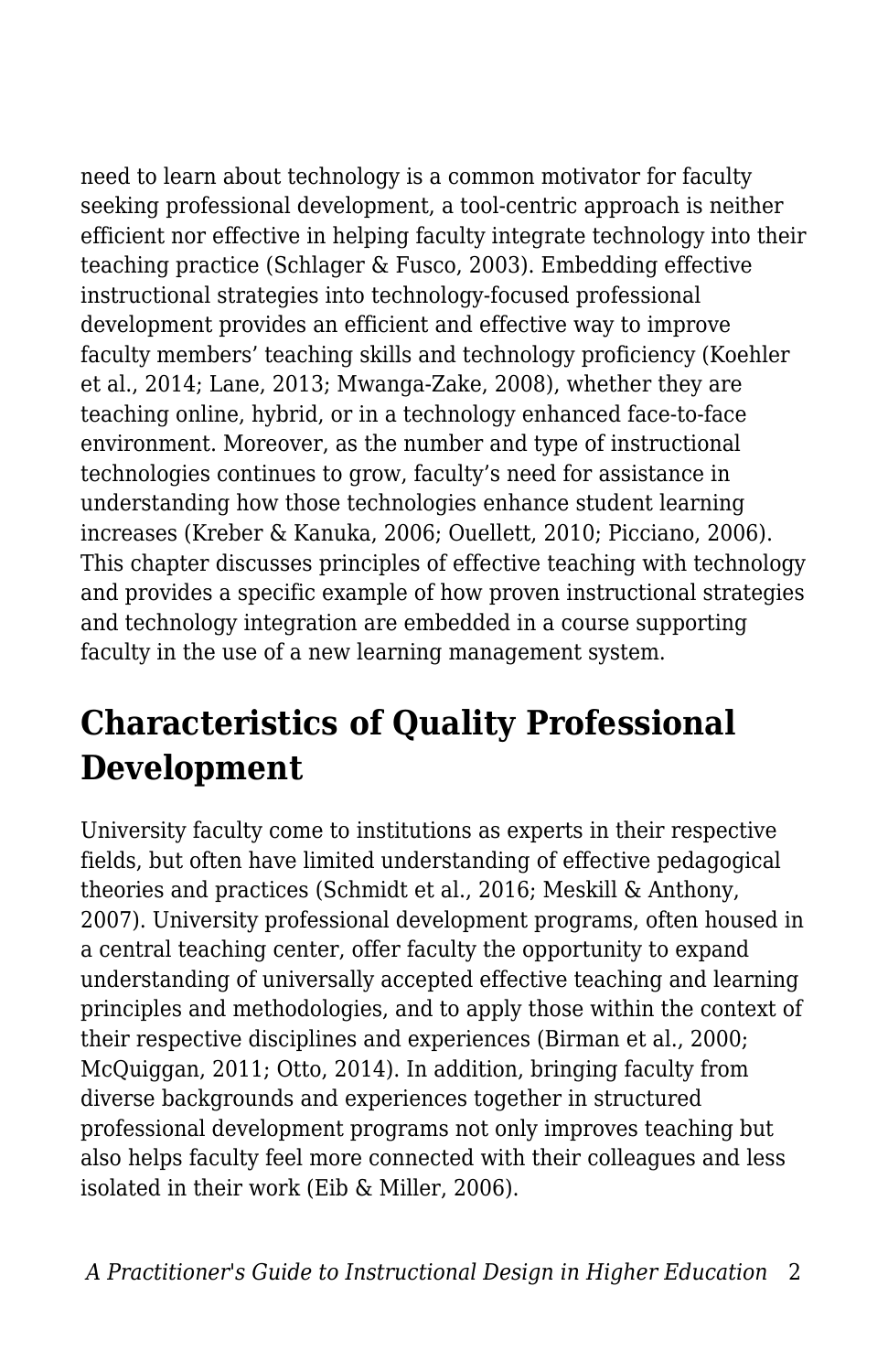While university professional development often takes the form of a one-time workshop, there are more effective practices that will provide a greater impact on the faculty's teaching skills. According to Garet et al. (2001), the following features are important for faculty professional development:

- 1. A focus on content knowledge and an understanding of how students learn that content. Professional development focused on the teaching of content is more valuable than presentation of abstract and decontextualized presentations of tools or strategies.
- 2. A sense of coherence with the work environment (e.g., norms and standards) and with other learning and development opportunities. Professional development is more effective if it is designed as an ongoing process rather than a series of discrete, disconnected topics.
- 3. An emphasis on active learning rather than lecture or other forms of passive instruction.
- 4. An opportunity for collective participation where instructors discuss ideas and collaborate with colleagues.
- 5. Sufficient duration to allow the active learning and collaborative activities to occur. Duration includes both the total number of contact hours spent participating in professional development activities and the time span (e.g., multiple sessions spanning a month or a semester) of the professional development opportunity.

At the university where we work, faculty professional development workshops and courses on technology tools are designed with these best practices in mind. Instruction on new tools is presented in the context of effective teaching practice featuring active learning. That is, the focus of these professional development programs is the student's learning experience (Wei et al., 2009). These practices are also modeled in the design of the training itself. This results in a rich and cohesive opportunity to experience the integration of educational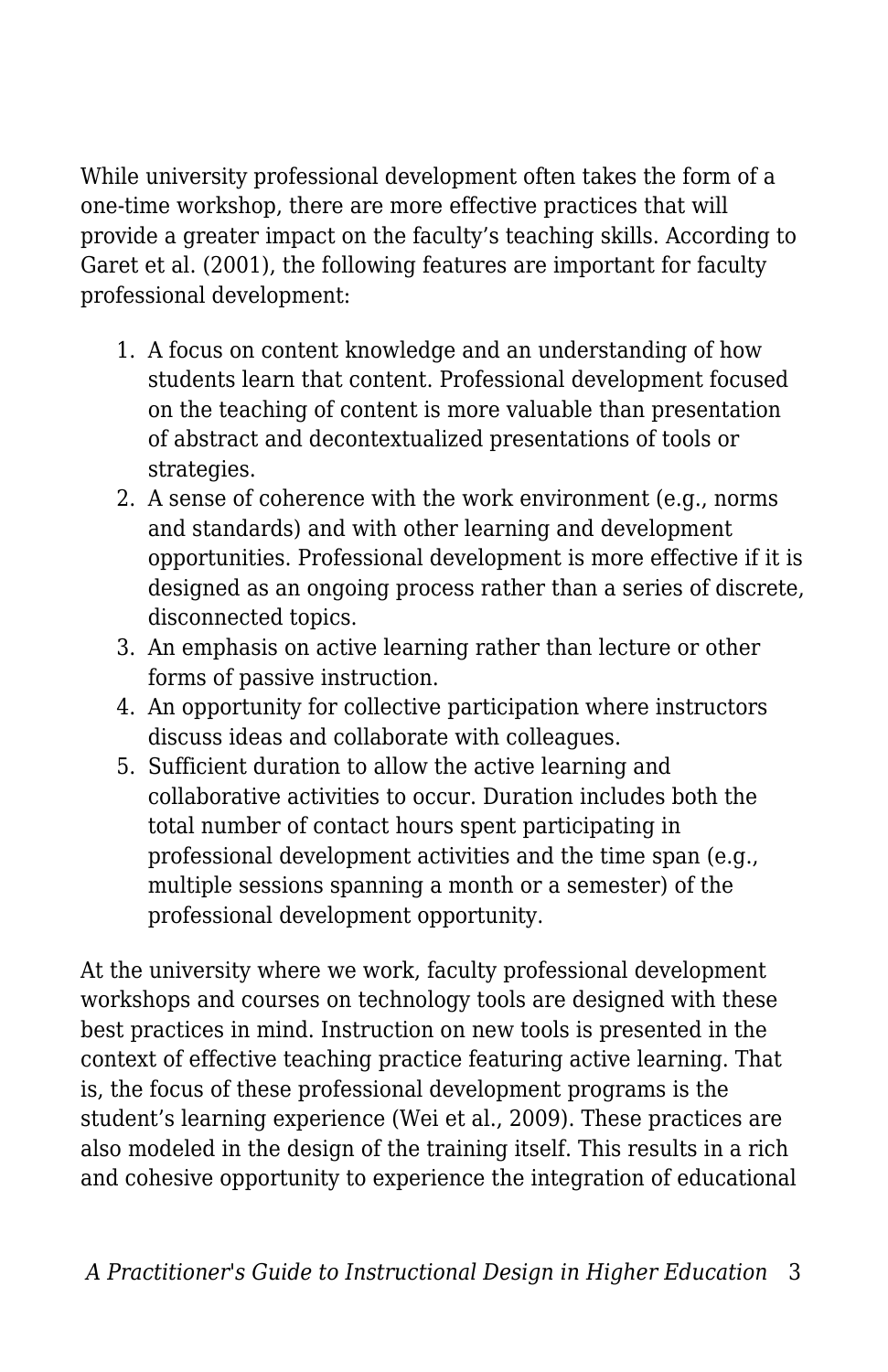technologies into a course that learners experience from both the instructor and the student perspective.

# **Modeling Sound Pedagogy in a Faculty Professional Development Course**

A significant portion of professional development opportunities requested by faculty in higher education involve adoption and implementation of educational technologies, primarily learning management systems (LMS) and student response systems (SRS). With the LMS being a critical technology resource on most higher education campuses, it is no wonder that faculty need support in how to use it effectively. Both of these technologies offer opportunities to embed effective teaching theories and strategies into professional development courses, thereby modeling effective teaching and technology integration strategies such as organization, clarity, structure, variety, feedback, engagement, questioning strategies, and memory strategies, while also introducing faculty to the "nuts and bolts" of using the tools.

Professional development courses designed to model the concepts they seek to impart have been shown to enhance faculty skills and attitudes. For example, Borup and Evmenova (2019) used modeling, among other strategies, to enhance faculty skills in and attitudes towards online teaching. Their faculty participants were tasked with designing engaging learning activities for students, and were supported through instructor feedback and small group peer interaction delivered through a LMS. The participants in this study reported that the opportunity to experience an example of good online course design and teaching practice was an important source of increased skill and confidence. Borup and Evmenova (2019) conclude that "the important ingredient is not putting professional development materials online; rather, it is modeling best practices" (p. 15).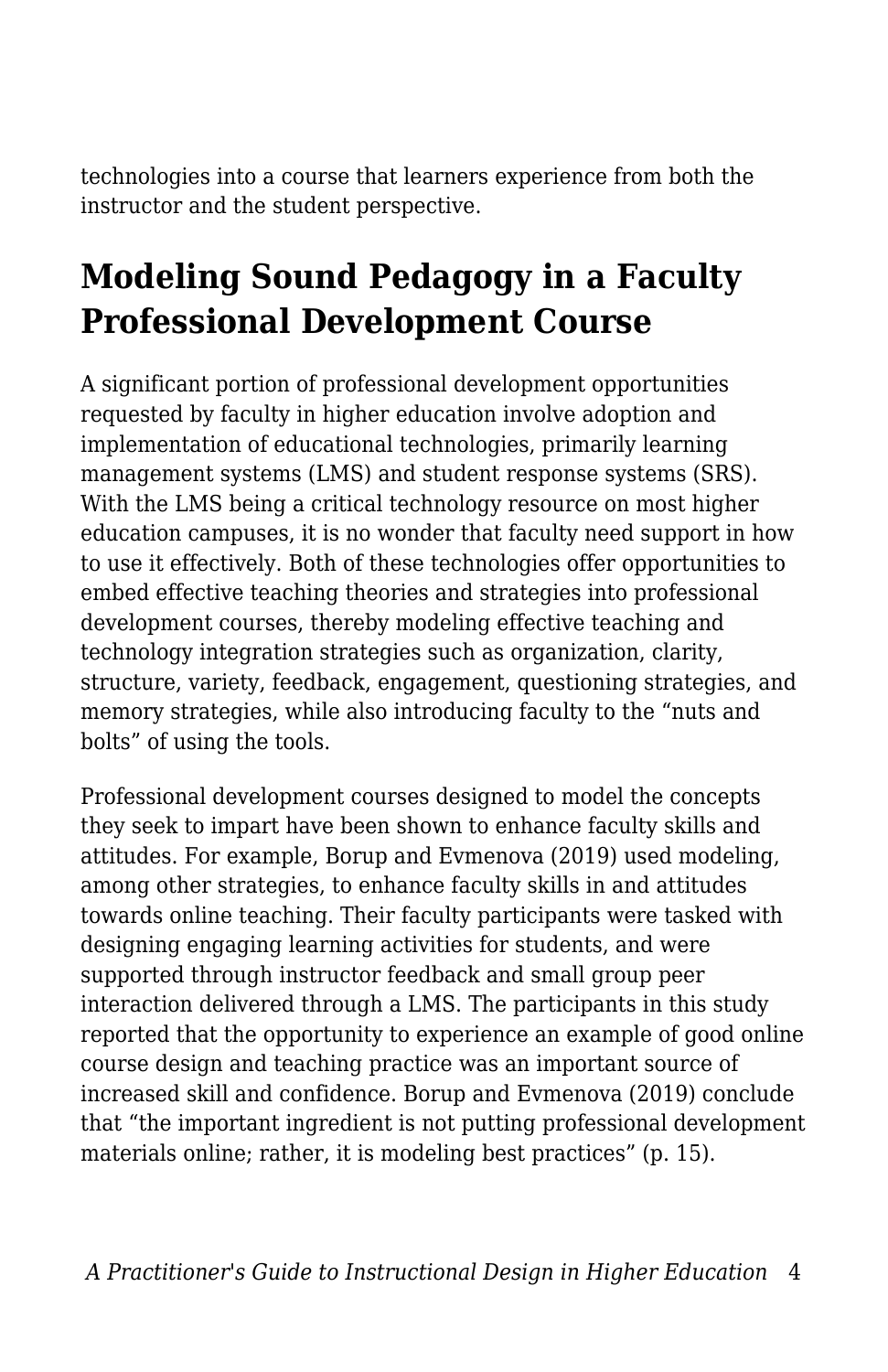As an illustrative example, we describe a campus-wide professional development program for university faculty that incorporates these best practices while preparing faculty for the implementation of a new LMS. This instruction focuses not on the technical features of the system, but rather on proven instructional strategies and how the features of the LMS can support those strategies. This focus on pedagogy allows faculty to master the technical features in a realistic, relevant, and coherent context, which is opportune given that students consistently identify the LMS as one of the most important instructional technologies supporting their academic success (Brooks, 2016; Dahlstrom,Walker, & Dziuban, 2013).

### **Context of the Professional Development Course**

The example presented here occurs in the context of a state land grant university in the south-central region of the United States. The university has a student population of approximately 25,000 and offers 200 undergraduate majors, 79 master's degree programs, and 45 doctoral programs (About OSU, n.d.). The professional development opportunity described in this example is offered through a centralized campus center that supports the campus-wide LMS, provides technology and multimedia services to support teaching and learning, and offers training and consultation to support innovative, student-centered instruction.

The professional development course described in this example is a six-week, fully online course called Preparing Online Instructors (POI). This program assists faculty in developing high quality online courses while using the LMS as the foundation of the course. It is an online course with both synchronous and asynchronous components, including weekly deadlines for assignments, content presentations and instructional events, participant and instructor interactions through the LMS features, and feedback loops to support participant mastery of both content and technology. Covering a variety of topics that support the primary goal of student engagement, the class is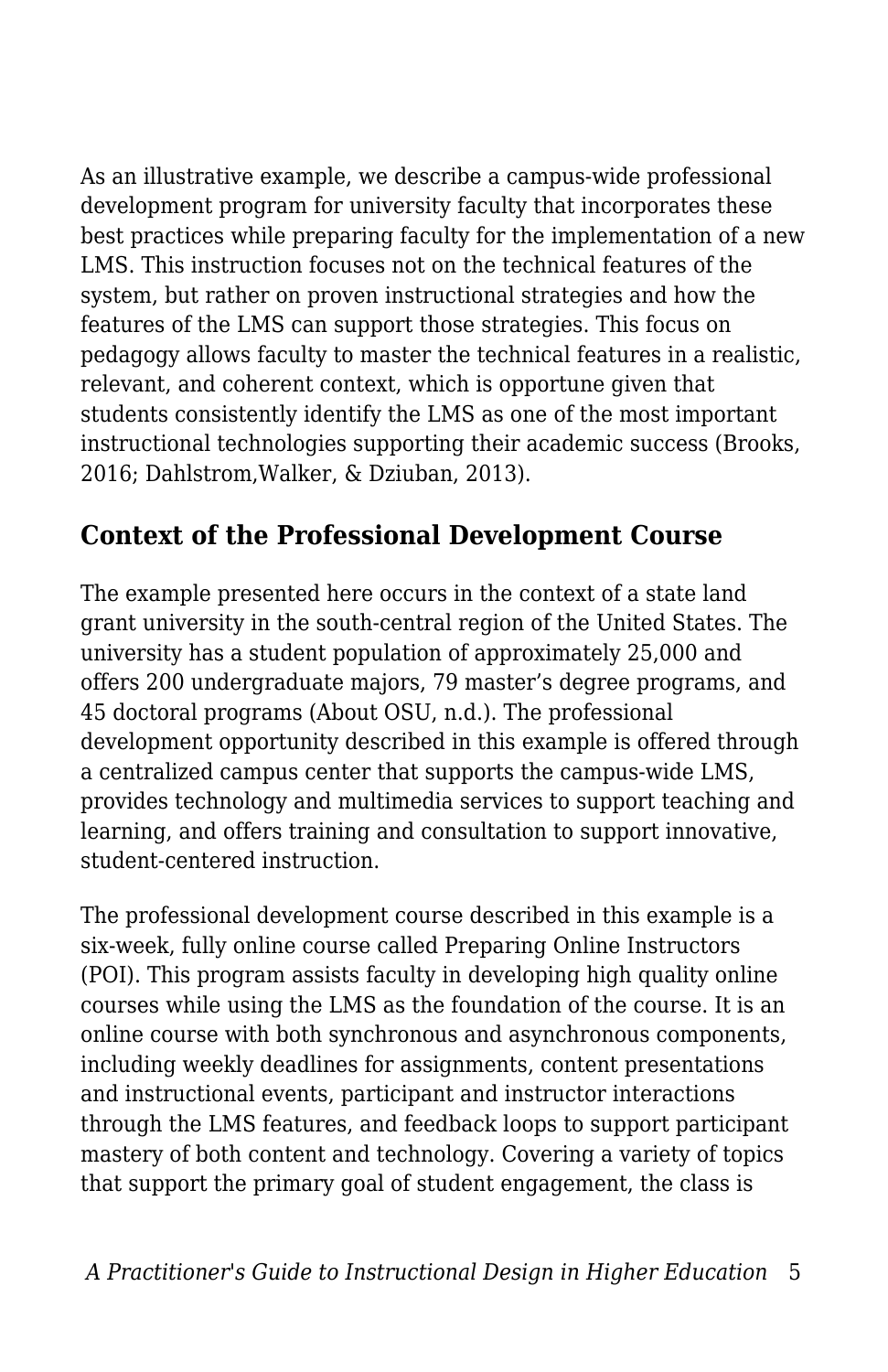designed to be a hands-on living laboratory in which the 25-35 participants learn from current research, as well as each other, to discover what works and what does not work in quality online instruction. Rather than organizing lessons based on specific instructional technology tools, the course is organized around pedagogical themes. In this example, the program is designed around the design and implementation of an online course. Figure 1 shows syllabus language used to set realistic expectations for the content of the course.

#### Figure 1

#### Prerequisite language from course syllabus (Ringsmuth, 2020)

Course Prerequisites:

This course focuses on pedagogical design and implementation of online instruction; therefore, it is NOT a computer applications or Canvas training course. While there will be some demonstrations on how to use Canvas, it is expected that you are to be familiar with the basics of how to use Canvas before taking this course. To successfully complete this course you are expected to already have a basic level of computer skills including file management and use of Microsoft Office applications, and have a basic level of skill at using the Internet to find information and communicate.

Samplee language from course syllabus

Research has shown that effective professional development must be designed around relevant and meaningful concepts (Adams, 2005; Mouza, 2009; Samarawickrema et al., 2010). Figure 2 shows the statement provided in the course syllabi identifying for faculty the content focus of the program. While we do not use technical language associated with learning design, we use language that faculty associate with teaching.

#### Figure 2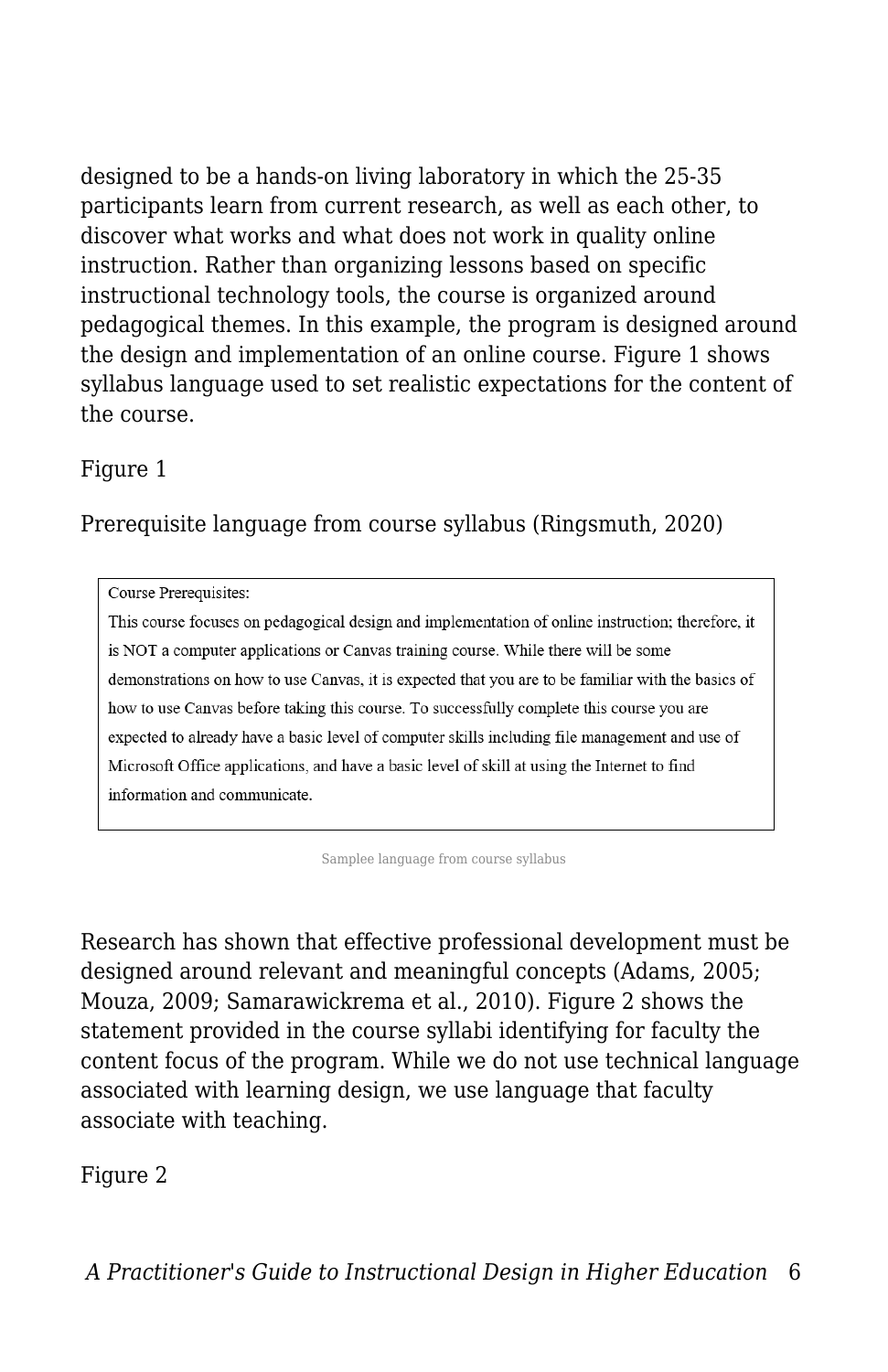#### Purpose language from course syllabus (Ringsmuth, 2020)

Course Information:

The purpose of this course is to provide faculty with the knowledge and skills necessary to effectively teach in an online environment. Key areas of focus include Course Organization, Content, Activities, Interaction, Management, and Assessment.

Sample language from course syllabus

The course is organized around two important themes within the topics of Interaction and Assessment: (1) how to provide students with timely, useful feedback to help them adjust and improve their own understanding and performance, and (2) how to monitor student comprehension while teaching, using this information to make adjustments when needed. These two themes are important because they contribute to building a Community of Inquiry. The Community of Inquiry framework (Garrison et al., 1999; Garrison et al., 2010) describes how critical thinking and learning are supported in online environments through the creation of three types of presence. Teaching presence includes all of the activities performed by the instructor or the instructional designer including not only the day-today facilitation of the course, but also the course design. Social presence is the perception among students that they are interacting with real people, even in asynchronous discussion boards where they do not see each others' faces or hear each other's' voices. Teaching and social presence support cognitive presence, a process of inquiry that ideally includes "definition of a problem or task; exploration for relevant information/knowledge; making sense of and integrating ideas; and, finally, testing plausible solutions" (Garrison et al., 2010, p. 32). An important aspect of teaching presence is "ensuring that the community reaches the intended learning outcomes by diagnosing needs and providing timely information and direction" (Garrison et al., 2010, p. 32). Thus, monitoring student comprehension is necessary to diagnose needs and adjust accordingly. Feedback from the instructor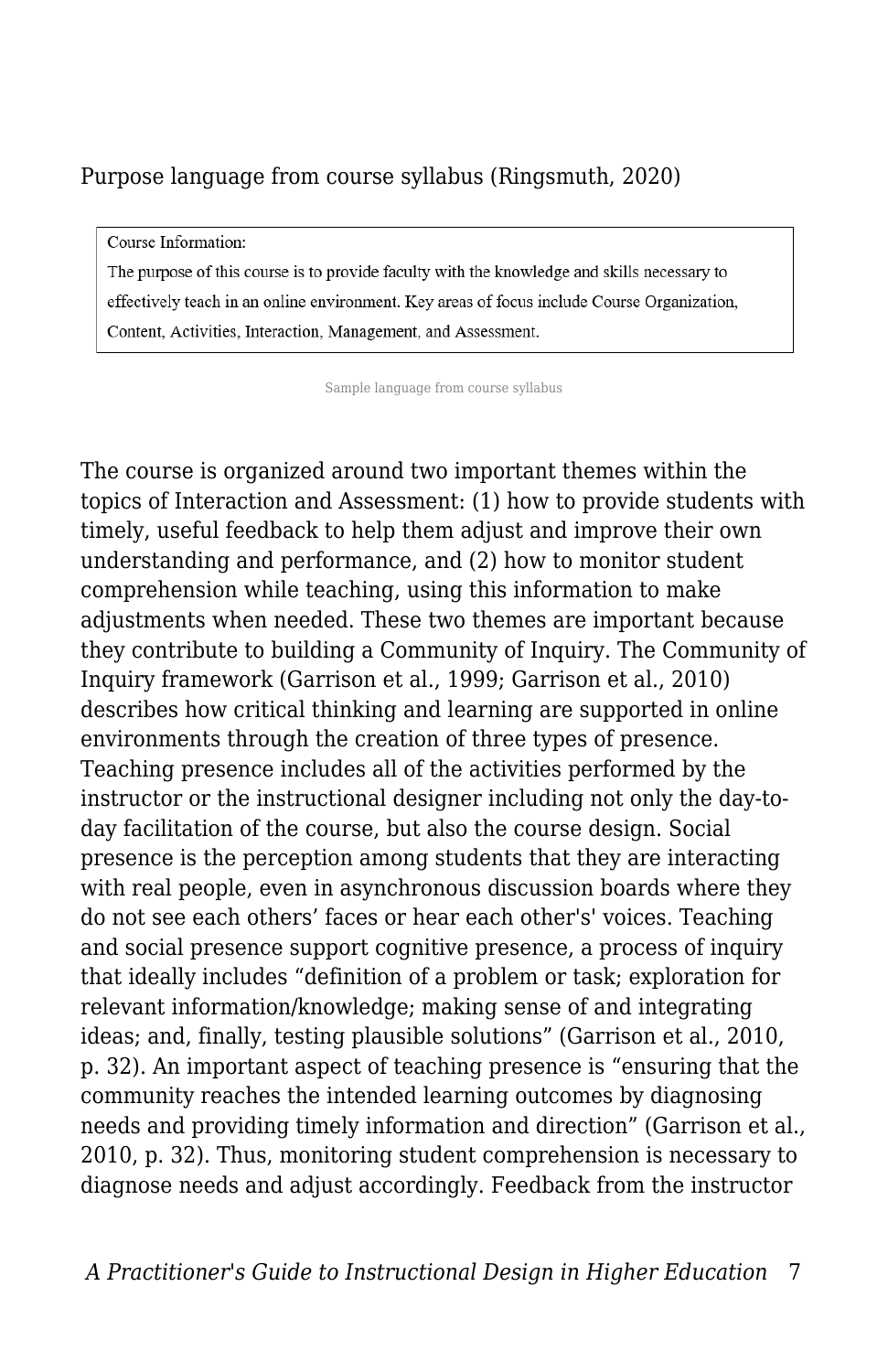provides direction to learners, as well as information they can use to reflect on their own learning and modify learning strategies if needed. Technology tools, in this case the features of the new LMS and SRS, also known as "clickers," are commonly used by faculty to monitor student comprehension and provide feedback.

### **Using Technology Tools to Monitor Student Comprehension**

To teach faculty how to use the tools to monitor student comprehension, the professional development session is conducted with the tools. Those tools are simultaneously used to monitor the understandings of the faculty participants as they engage in the instruction. Modeling how the tools can be used in class activities allows faculty to experience these activities from the student perspective. Features of the LMS, such as polling, quizzes, asynchronous discussion boards and synchronous chat, can also be used to check for student understanding in both face-to-face and online classes. These tools are also embedded in the professional development course. Faculty attendees log in to the LMS, either the desktop version or the mobile app, and respond to polls or take quizzes during the session. Faculty attendees also learn how to design effective prompts to be used in the asynchronous discussion forum in the LMS. A well-designed prompt leads students to provide extensive and nuanced responses to questions, achieve higher level thought processes through discussion or debate with classmates, and demonstrate their knowledge and understanding. Finally, faculty attendees learn how to use the video capability of the LMS to engage students and allow for alternative kinds of student products that support nontraditional styles of teaching and assessment, particularly in online and hybrid courses. Using a variety of student combinations (solo, pairs, small groups) and responses (from one-minute reports to 20-minute presentations), faculty can use the video tool to assess student learning in a more personal manner.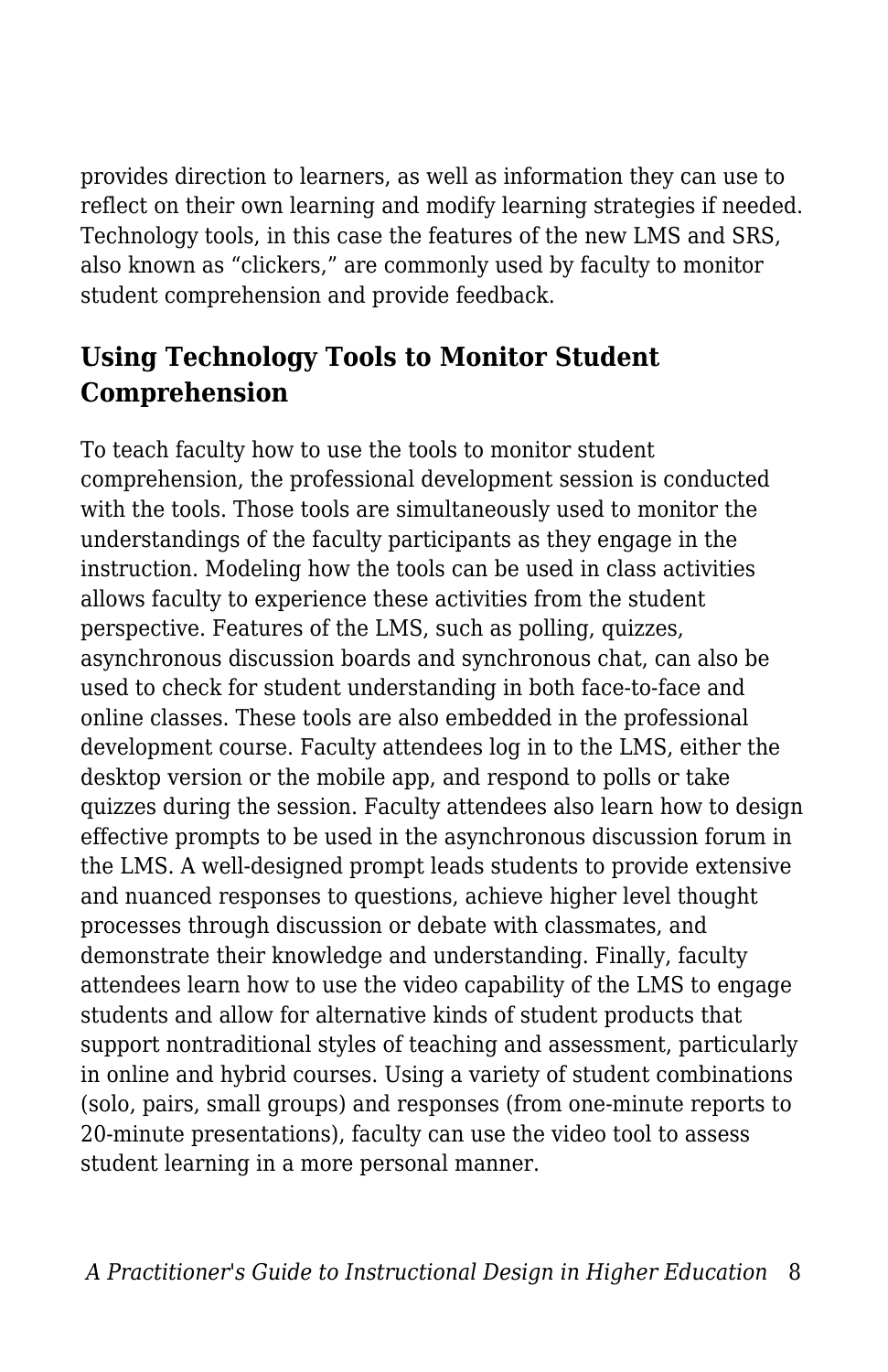An SRS is another tool that can be used to monitor student comprehension. For example, when faculty sign into the SRS they are presented with a quiz containing one-to-three questions about the previous session's material. Use of the SRS during synchronous online sessions, where instructors post questions (either planned in advance or developed ad hoc during class) is also used to check for understanding. Attendees can then see the result for the whole class, and the instructor can review any topics that appear to have caused confusion or misunderstanding. This process has a two-fold purpose: it helps faculty attendees master the content, and it allows them to see a model of instructors using the feedback from the SRS to adjust their teaching in the moment.

### **Using Technology Tools to Provide Feedback**

The same tools used to help faculty gauge student understanding can also provide students with timely, useful feedback about their own learning. In the Preparing Online Instructors (POI) course, the LMS is used as the primary teaching platform. Faculty are provided feedback using the many features available. A sample of strategies presented includes the following:

● Post grades to the gradebook as soon as possible. This gives students a sense of completion and alerts them when they need to revisit a concept. This early feedback is particularly important when the assignment or assessment is a precursor to a larger assessment, such as a midterm exam. In the POI course, faculty participants must submit products such as syllabi, discussion questions, and other artifacts demonstrating their understanding of the presented concepts. POI instructors work hard to ensure that participants are provided feedback on those products quickly, usually within 48 – 72 hours

● Provide qualitative feedback using tools provided in the LMS. For example, written feedback can be sent to students through email, as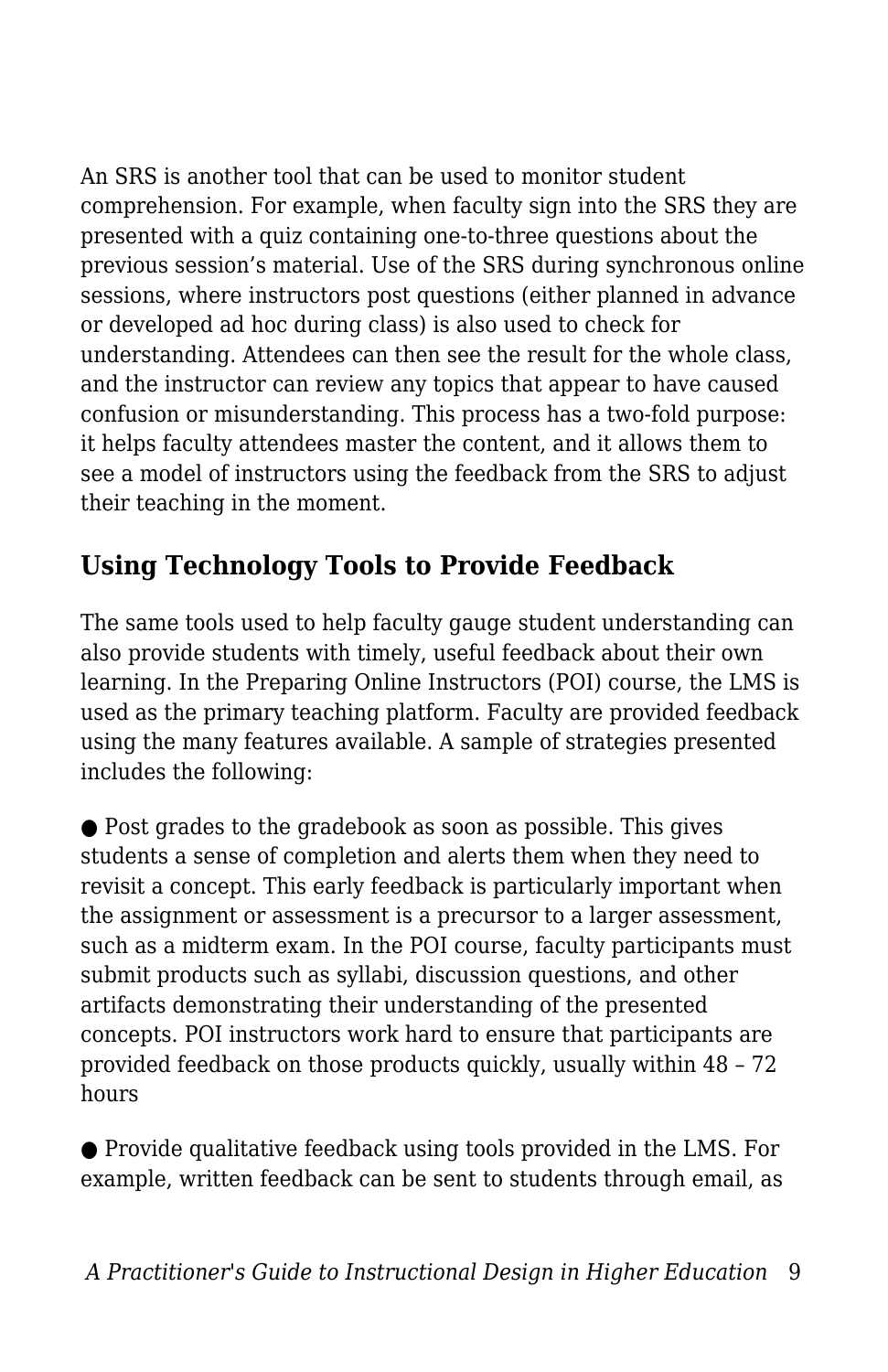an attachment in the gradebook, or on the LMS dashboard. Use features that make the feedback easy for students to access. Because the course is taught in Canvas, the POI instructors provide written feedback directly in the documents submitted as well as through the LMS dashboard Feedback feature. Faculty participants are asked to set up their Canvas notifications so that they receive notice of the feedback in real time.

 $\bullet$  Interact with students on the asynchronous discussion forums. This is where instructors can encourage engagement and provide feedback or clarification. Online course success is dependent in part on effective communication between the instructor and students (Moore, 1989). Faculty participants are told at the beginning of the program how the instructor will interact in the course and communicate with them. Below is the communication in the POI syllabus describing for participants how the instructor will engage with them:

You can expect me to provide a quality learning experience that respects the many obligations you already have in your life. I will communicate often, respond quickly, and actively participate throughout the course. You can expect to see me on the discussion board throughout the week, offering my own thoughts and opinions while respecting the contributions from everyone in class (Ringsmuth, 2020, p. 3).

● Use the LMS "news" or "announcements" feature to provide information on how the class did on an exam, clarify comments from a class or presentation, notify students that you have added information to the LMS, remind them of exams, and encourage them to keep on top of the class assignments. The announcements feature is more immediate than an email, and also allows posting images or a short video rather than plain text. The following link is an example of a video posted as a weekly announcement provided to keep POI faculty participants engaged and on track[:](https://okstate.instructuremedia.com/embed/ed07bcf9-5ce2-48b5-ba00-11ec494a5bdb) [Simon Ringsmuth's Weekly Check](https://okstate.instructuremedia.com/embed/ed07bcf9-5ce2-48b5-ba00-11ec494a5bdb)[in Video](https://okstate.instructuremedia.com/embed/ed07bcf9-5ce2-48b5-ba00-11ec494a5bdb).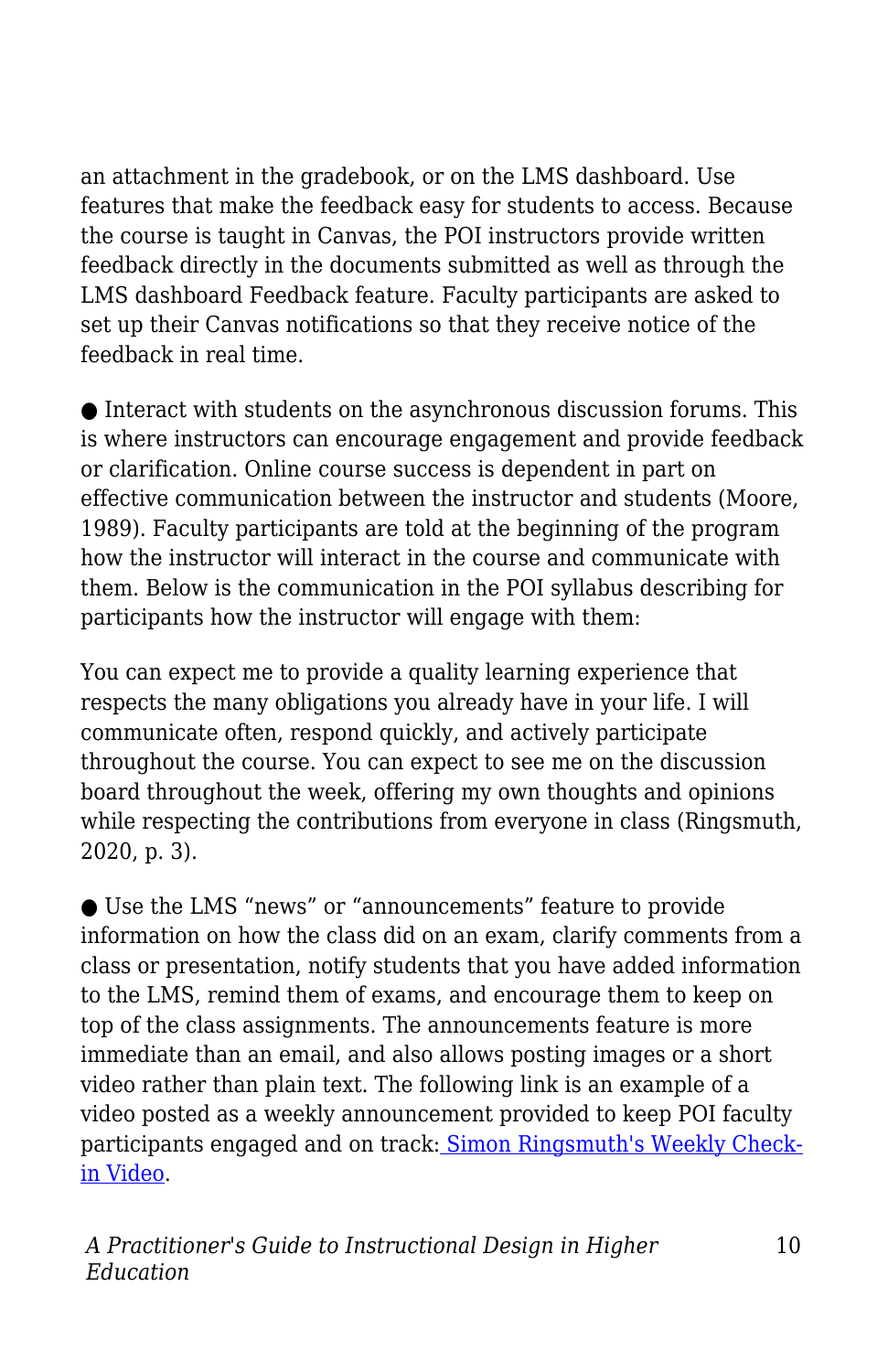● Use the video function to create short presentations clarifying or reteaching concepts indicated in polls, quizzes, or discussions, to be sources of misunderstanding. The POI instructor often creates short instructional videos to help faculty participants learn concepts and see their application. As an example, this link takes you to a short video focused on the process of developing effective assignments in online courses: [https://edtechbooks.org/-wBvP](https://itle.okstate.edu/teach-online-effectively.html)

● Ask students questions during instruction as a way to assess their understanding (Fisher, & Frey, 2014). This practice is common in face-to-face courses but can also be used very effectively in synchronous or asynchronous online courses. Some LMSs include polling tools, but a student response system (SRS) can also be used. Polling not only allows faculty to adjust their teaching in response to students' misconceptions or confusion, but also allows students to see, in real time, how well they are comprehending the material being presented. Faculty are taught how to use the SRS to create short quizzes that are targeted to measure understanding, but at the same time are not overly burdensome for students. For example, since most students will complete polls using a tablet or phone, short answer questions may be fine but longer responses should be avoided.

Although the POI course provides ample opportunity for faculty to explore and practice using technology tools, the course is never toolcentric. Instead, the focus remains on good teaching practice and the desire of faculty to provide experiences that facilitate student learning. In doing so, we follow the best practices proposed by Garet et al. (2001). By focusing on teaching with and through technology tools, rather than on the tools themselves, we allow faculty attendees to focus on conveying content knowledge in their fields and supporting students' learning of that content. Because of this close connection to the subject matter expertise and teaching practice of faculty, the course has a sense of coherence with the faculty attendees' daily work. They are not learning about technology as an add-on to their work, but rather as a set of integrated tools and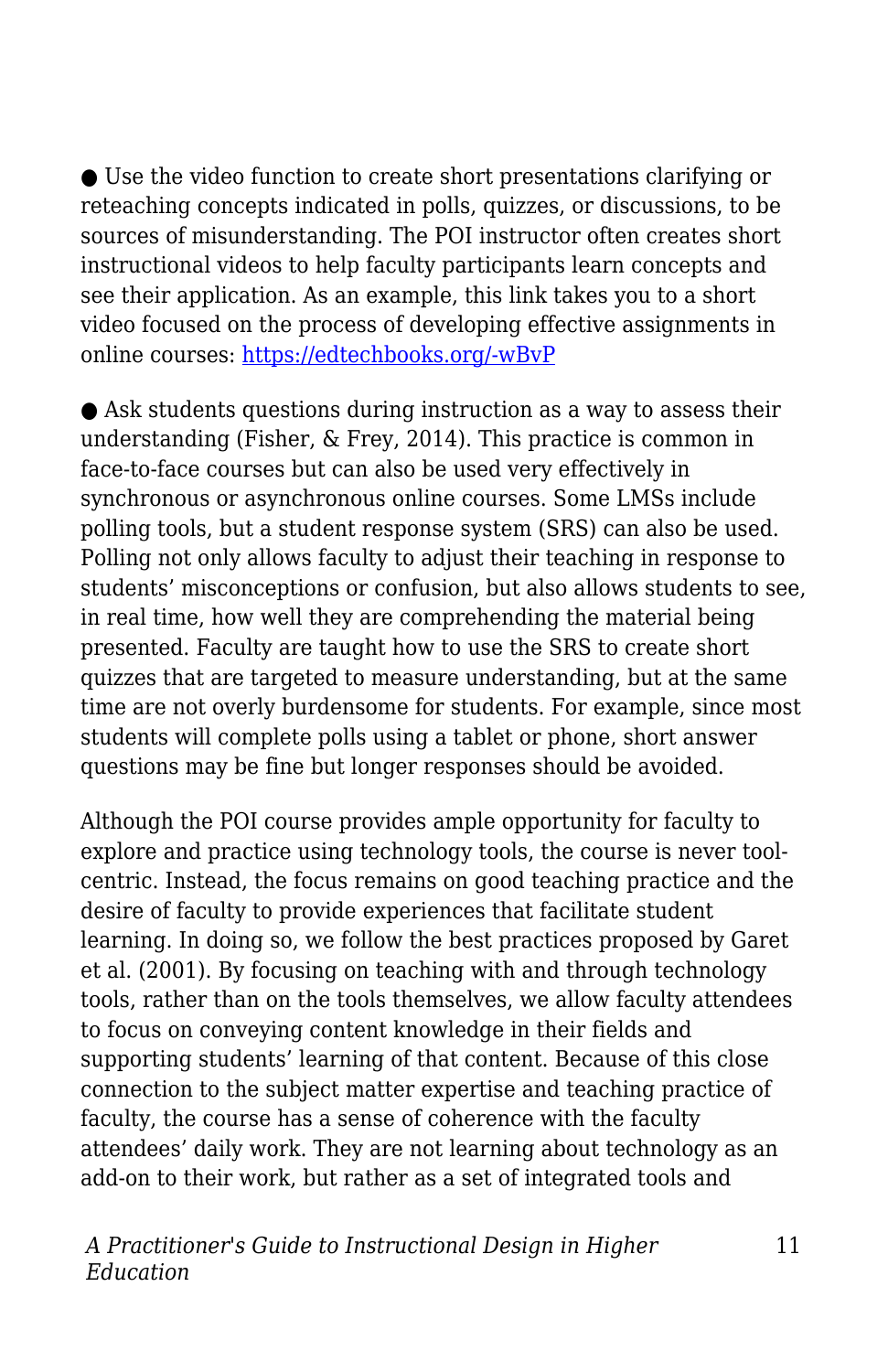strategies that can make their work more effective and rewarding. Active and collaborative strategies are used during synchronous and asynchronous class activities, which not only engages faculty during the session but also provides them an opportunity to see the strategies modeled so they can use them with their own students. Finally, the six-week course, which typically demands five to eight hours a week of faculty time, provides sufficient opportunities for faculty to reflect, try new strategies in their classroom, and return to the next session with additional questions.

### **Assessment and Feedback as Critical Components of Faculty Development**

Effective professional development programs are multi-faceted and should include assessment and feedback (Hattie & Timperley, 2007). The opportunity for faculty to apply the knowledge and skills taught is critical to ensuring successful generalization in their specific learning environments. In the six-week course, faculty are asked to create teaching products including a syllabus, sample questions for guided discussions, graphic organizers, online course activities with assessment rubrics, and abbreviated assessments. Those products are reviewed by both the program instructors and course peers to provide participants with constructive feedback about application of the program content and skills. This process is not graded, but rather the process focuses on identifying the strengths and areas of improvement to help participants develop self-reflection skills. Another positive by-product of this process is that peer support networks are created. That is, the faculty in these programs become familiar and comfortable with sharing their teaching work with each other. Thus, the Community of Inquiry extends to our faculty participants while demonstrating how important this is for students in online courses (Garrison et al., 2010).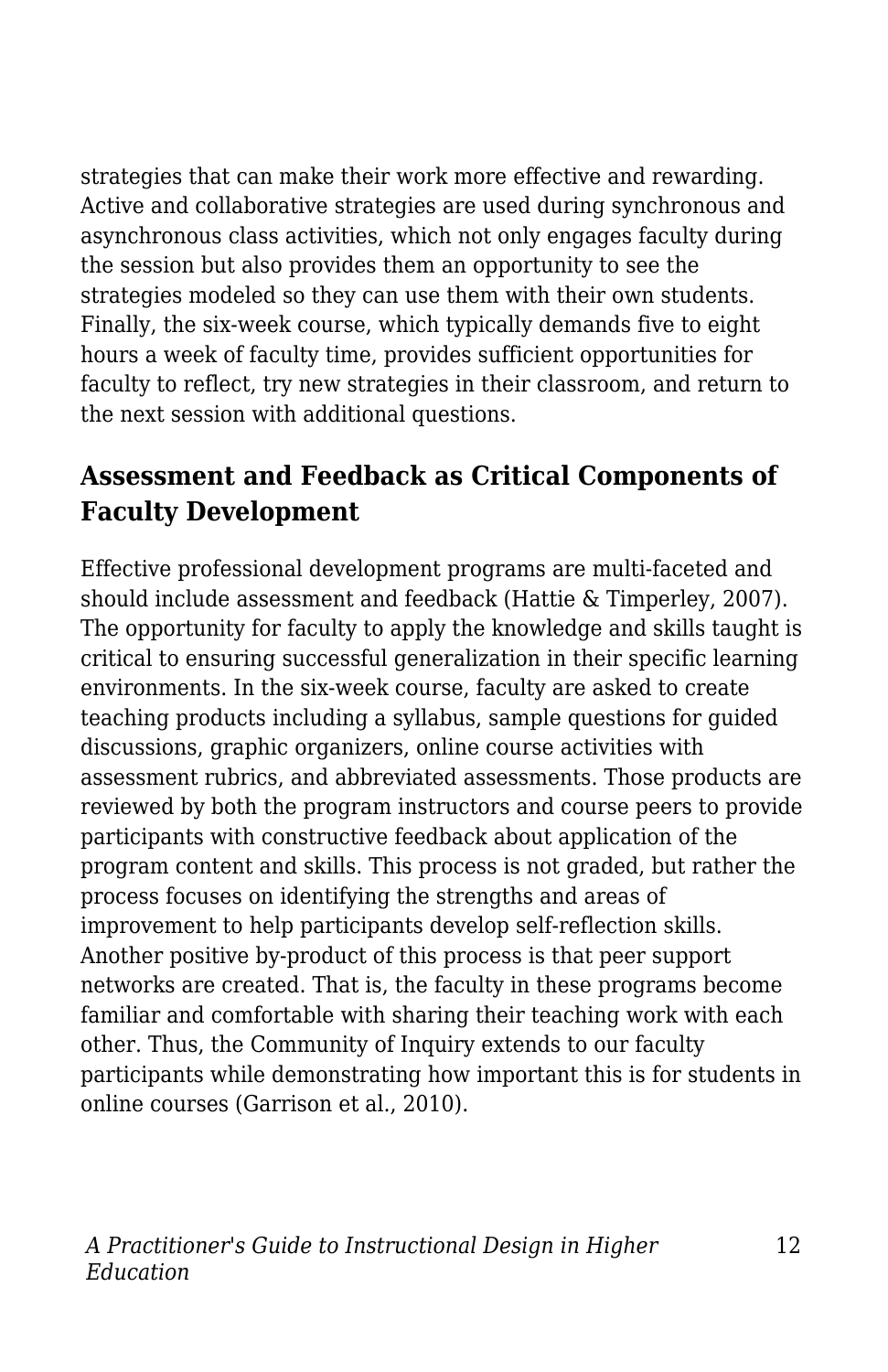# **Implications for Instructional Design Practice**

Feedback from faculty who have participated in the POI course is positive. In both formal course evaluations and informal discussions, faculty reported that the course helps develop a foundational understanding of teaching and learning and connect theory to practice. That is, by embedding effective teaching theory in instructional technology training, participants learn the "why" of teaching with technology and not just the "how" (Dysart, & Weckerle, 2015). This foundational understanding expands the ability to make teaching decisions far beyond simply using a feature in an LMS or SRS. Faculty are able to assess the effectiveness of their teaching and make adjustments to reach their instructional goals. Further, because faculty clearly see the purpose and relevance of the course design and activities, they become more invested in the process and outcome (Scott et al., 2016).

Based on our experience, the recommendations below can serve as a guide for instructional designers creating engaging professional development opportunities for faculty:

1.) Structure the course around a manageable set of pedagogicallysound themes.

In the example described, the two themes were Using Technology Tools to Monitor Student Comprehension and Using Technology Tools to Provide Feedback. Unlike a course centered around a collection of technology tools, a course centered on themes relates directly to the day-to-day responsibilities of faculty (Schmidt et al., 2016). This connection activates prior knowledge and provides coherence and relevance, thus increasing the chance they will apply what they have learned (McQuiggan, 2011; Otto, 2014).

2.) Model the practices you want faculty to learn.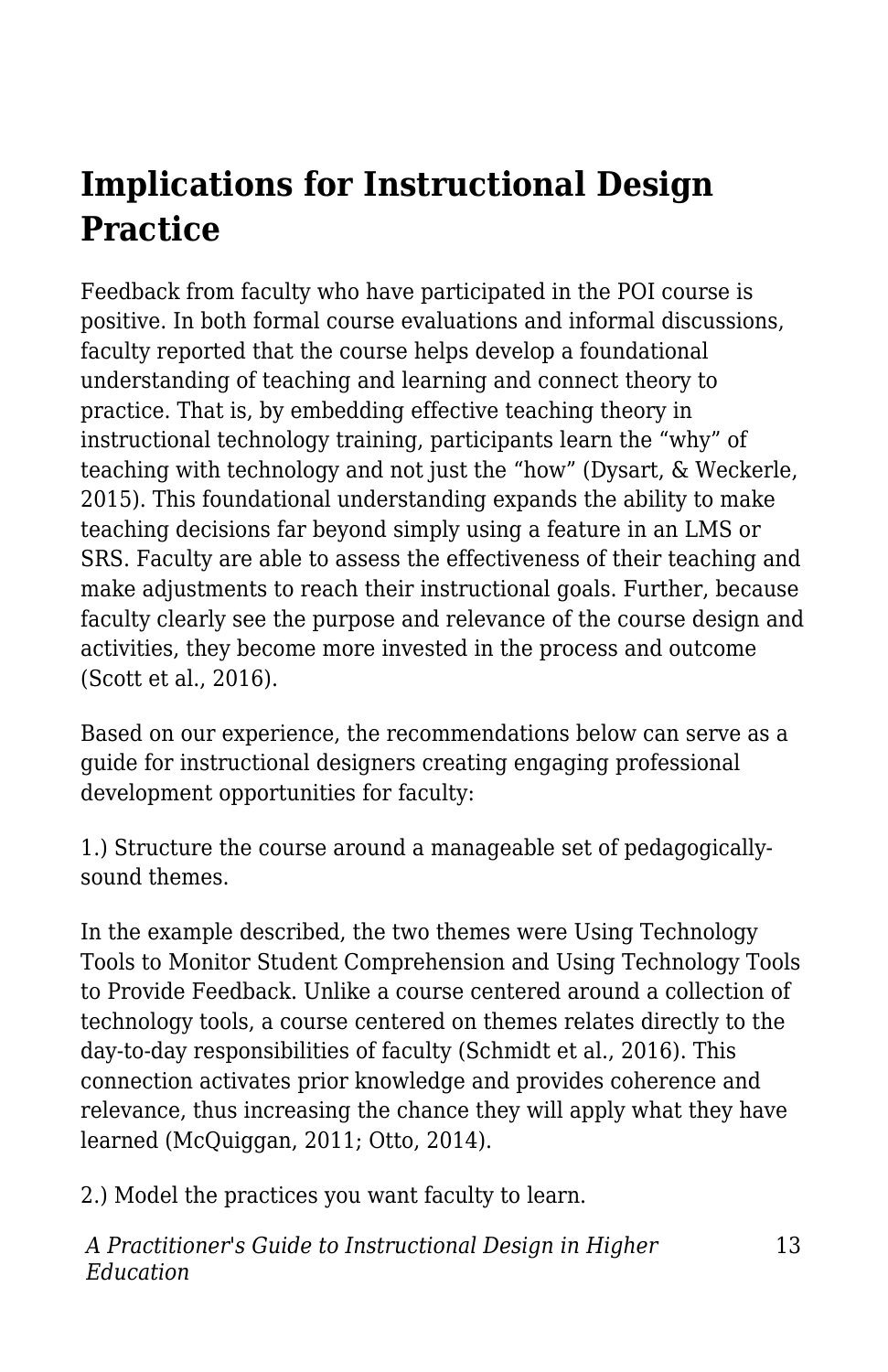In the example described, the six-week online course engages faculty in an active learning process using technology tools to support the learning activities. Faculty are able to see the instructor modeling both the teaching strategy and the integration of the tool to support that strategy. In addition, they are able to experience these activities and tools from the student perspective (Wei et al., 2009). This rich experience increases their ability and confidence to incorporate these strategies and tools into their own teaching (Horvitz et al., 2014).

3.) Design a coherent course that unfolds over time, rather than a series of discrete workshops.

While the lunch-hour workshop still has its place in faculty development, there are many benefits to offering professional development opportunities over a longer time span (Reeves, 2012). Faculty have the opportunity to implement the tools and strategies they learn, and then return to class to discuss their experience with instructors and peers, sharing stories when something works well and seeking advice and help if a lesson does not go as planned.

Following these guidelines will facilitate faculty professional development that models best practices by creating a course that is coherent and practical, steeped in active learning and collaboration, and of sufficient timespan and duration to support faculty in their efforts to implement effective teaching strategies using a variety of appropriate technologies. This can enhance faculty confidence in their ability to incorporate new technologies into effective teaching strategies to the benefit of students.

# **References**

About OSU (n.d.)[.](https://go.okstate.edu/about-osu/) [https://edtechbooks.org/-EWoE](https://go.okstate.edu/about-osu/)

Dysart, S., & Weckerle, C. (2015). Professional development in higher education: A model for meaningful technology integration. Journal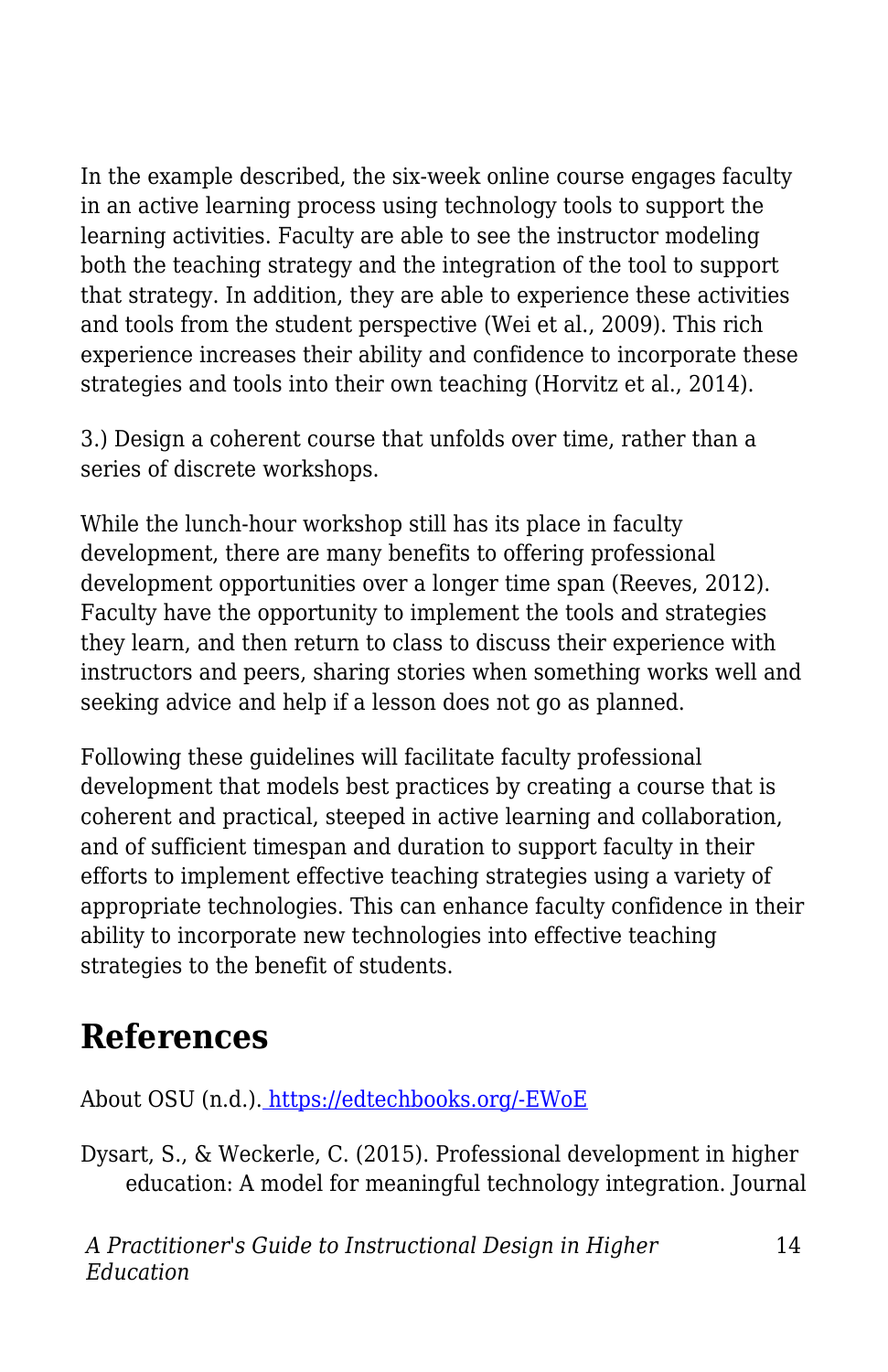of Information Technology Education: Innovations in Practice, 14, 255-265[.](http://www.jite.org/documents/Vol14/JITEv14IIPp255-265Dysart2106.pdf) [https://edtechbooks.org/-EKyM](http://www.jite.org/documents/Vol14/JITEv14IIPp255-265Dysart2106.pdf)

- Adams, S. T. (2005). A strategy for technology training as part of a masters program conducted at a school site. Journal of Technology and Teacher Education, 13(3), 493-514.
- Bailey, C. J., & Card, K. A. (2009). Effective pedagogical practices for online teaching: Perception of experienced instructors. The Internet and Higher Education, 12(3), 152-155. doi:10.1016/j.iheduc.2009.08.002
- Birman, B. F., Desimone, L., Porter, A. C. & Garet, M. S. (2000). Designing professional development that works. Educational Leadership, 57(8), 28-33.
- Borup, J., & Evmenova, A. S. (2019). The effectiveness of professional development in overcoming obstacles to effective online instruction in a college of education. Online Learning Journal, 23(2), 1–20. doi:10.24059/olj.v23i2.1468
- Brooks, D. C. (2016). ECAR study of undergraduate students and information technology. Research report. ECAR. [https://edtechbooks.org/-MKSZ](https://library.educause.edu/resources/2016/6/2016-students-and-technology-researchstudy)
- Dahlstrom, E., Walker, J. D., & Dziuban, C. (2013). ECAR study of undergraduate students and information technology. Research report. ECAR. https://library.educause.edu/res
- Eib, B., & Miller, P. (2006). Faculty development as community building. International Review of Research in Open and Distance Learning, 3(2), 1-15. doi:10.19173/irrodl.v7i2.299
- Fisher, D., & Frey, N., (2014). Checking for understanding: Formative assessment techniques for your classroom (2nd ed). ASCD.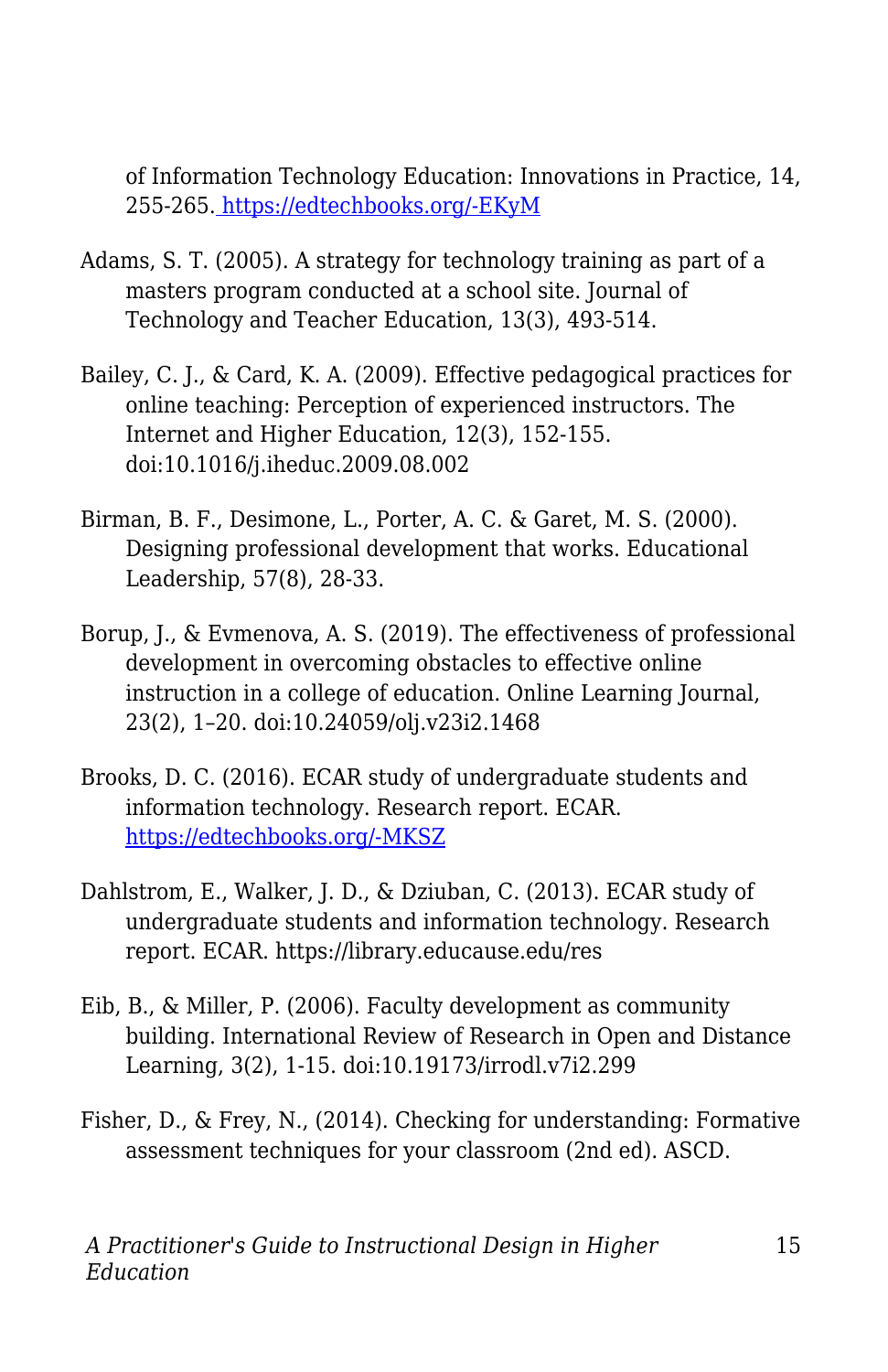- Garet, M. S., Porter, A. C., Desimone, L., Birman, B. F., & Yoon, K. S. (2001). What makes professional development effective? Results from a national sample of teachers. American Educational Research Journal, 38(4), 915–945.
- Garrison, D. R., Anderson, T., & Archer, W. (1999). Critical inquiry in a text-based environment: Computer conferencing in higher education. The Internet and Higher Education, 2(2-3), 87-105. doi:10.1016/s1096-7516(00)00016-6
- Garrison, D. R., Cleveland-Innes, M., & Fung, T. S. (2010). Exploring causal relationships among teaching, cognitive and social presence: Student perceptions of the community of inquiry framework. The Internet and Higher Education, 13(1-2), 31-36. doi:10.1016/j.iheduc.2009.10.002
- Horvitz, B., Beach, A.L., Anderson, M.L, & Xia, J. (2014). Examination of faculty self-efficacy related to online teaching. Innovative Higher Education, 40(4), 305-316.
- Koehler, J.J., Mishra, P., Kereluik, K., Shin, T.S., & Graham, C.R. (2014). The technological pedagogical content knowledge framework. In M.J. Spector, M.S. Merrill, J. Elen, & M.J. Bishop (Eds), Handbook of research on educational communications and technology (4th ed, pp. 101-111). Springer.
- Lane, L. M. (2013). An open, online class to prepare faculty to teach online. Journal of Educators Online, 10(1), 1-32. doi:10.9743/jeo.2013.1.1
- Martin, F., Polly, D., Coles, S., & Wang, C., (2020). Examining higher education faculty use of current digital technologies: Importance, competence, and motivation. International Journal of Teaching and Learning in Higher Education 32(1), 73-86.

Meskill, C., & Anthony, N. (2007). Learning to orchestrate online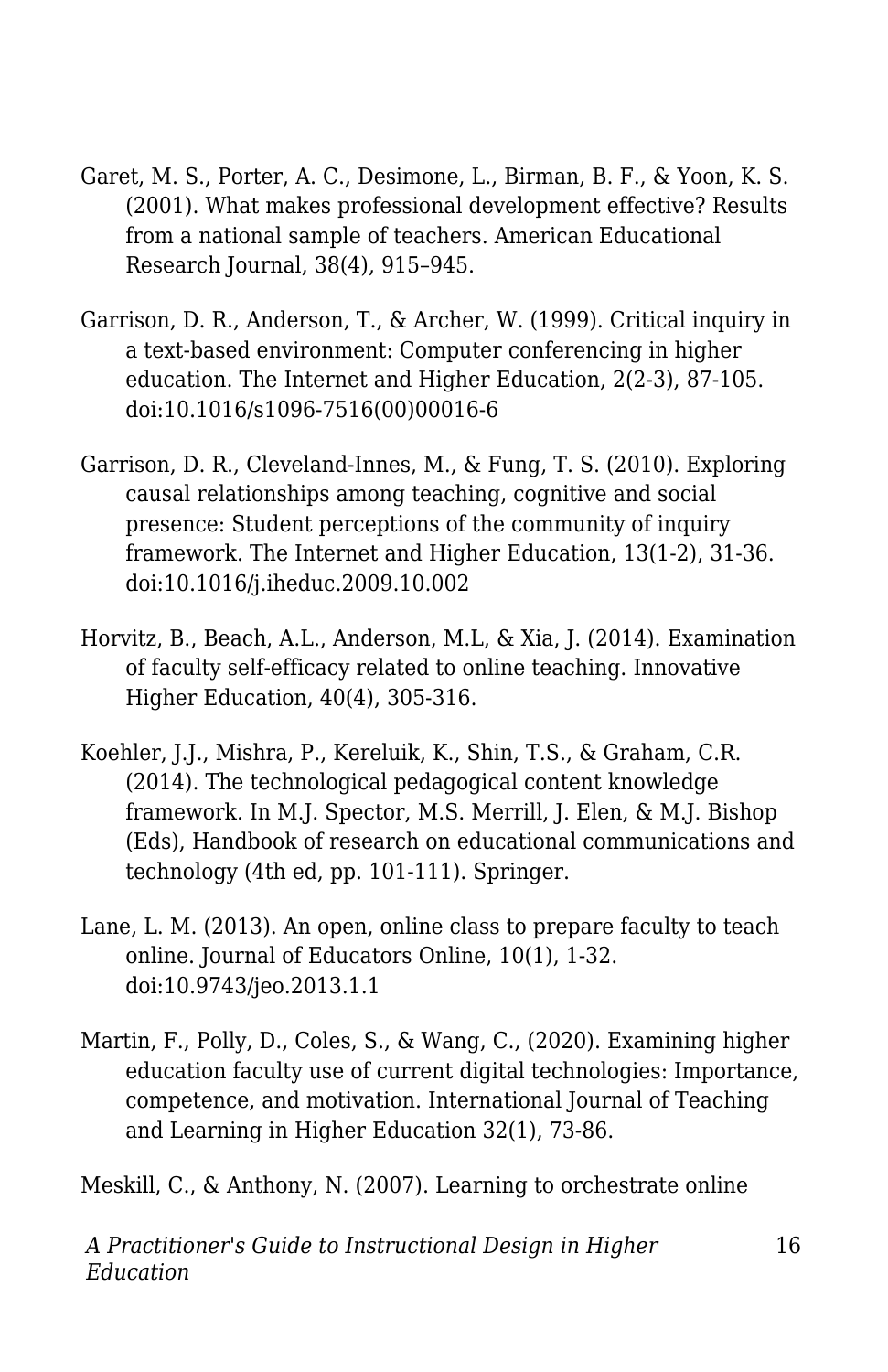instructional conversations: A case of faculty development for foreign language educators. Computer-Assisted Language Learning, 20(1), 5-19. Doi: 10.1080/09588220601118487

- Moore, M. G. (1989). Three types of interaction. American Journal of Distance Education, 3(2), 1-7.
- Mouza, C. (2009). Does research-based professional development make a difference? A longitudinal investigation of teacher learning in technology integration. Teachers College Record, 3(4), 1195-1241.
- Muwanga-Zake, J.W.F. (2008). Framing professional development in information and communications technologies: University perspectives. Journal of Information Technology Education: Research, 7(1), 285-298. doi: 10.28945/190
- Otto, P. (2014). Librarians, libraries, and the scholarship of teaching and learning. New Directions for Teaching and Learning, 2014(139), 77-93. doi:10.1002/tl.20106
- Ouellett, M. (2010). Overview of faculty development: History and choices. In K. J., Gillespie, & D. L. Robertson (Eds.) A guide to faculty development (pp. 9-23). Jossey-Bass.
- Picciano, A. G. (2006). Blended learning: Implications for growth and access. Journal of Asynchronous Learning Networks, 10(3), 95-102. doi: 10.24059/olj.v10i3.1758
- Reeves, D. B. (2012). Transforming professional development into student results. ASCD.
- Rhode, J., Richter, S., Gowen, P., Miller, T., & Wills, C. (2017). Understanding faculty use of the learning management system. Online Learning, 21(3), 68-86. doi:10.24059/olj.v%vi%i.1217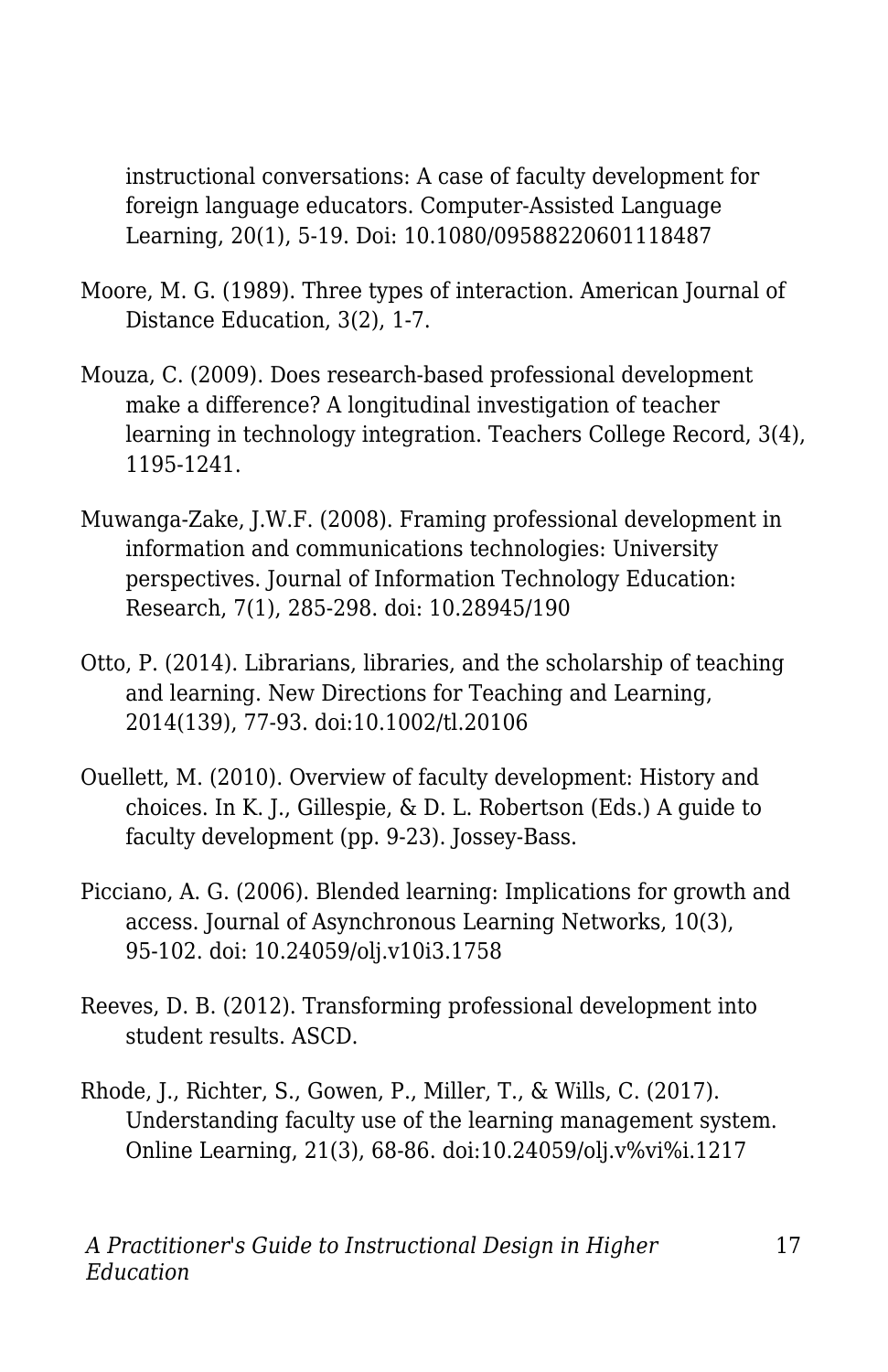- Ringsmuth, S.(2020). Preparing online instructors. [Syllabus]. Oklahoma State University.
- Samarawickrema, G., Benson, R., & Brack, C., (2010). Different spaces: Staff development for Web 2.0. Australasian Journal of Educational Technology, 26(1), 44-49. doi:10.14742/ajet.1101
- Scott, W. Lemus, D., Knotts, G., & Oh, J. (2016). Why learner-centered new faculty orientations matter: Organizational culture and faculty retention. The Journal of Faculty Development, 30(1), 15-22.
- Schlager, M.S. & Fusco, J. (2003). Teacher professional development, technology, and communities of practice: Are we putting the cart before the horse? The Information Society 19(3), 203-220. doi:10.1080/01972240309464
- Schmidt, S. W., Tschida, C. M., & Hodge, E. M. (2016). How faculty learn to teach online: What administrators need to know. Online Journal of Distance Learning Administration, 19(1), 1-10.